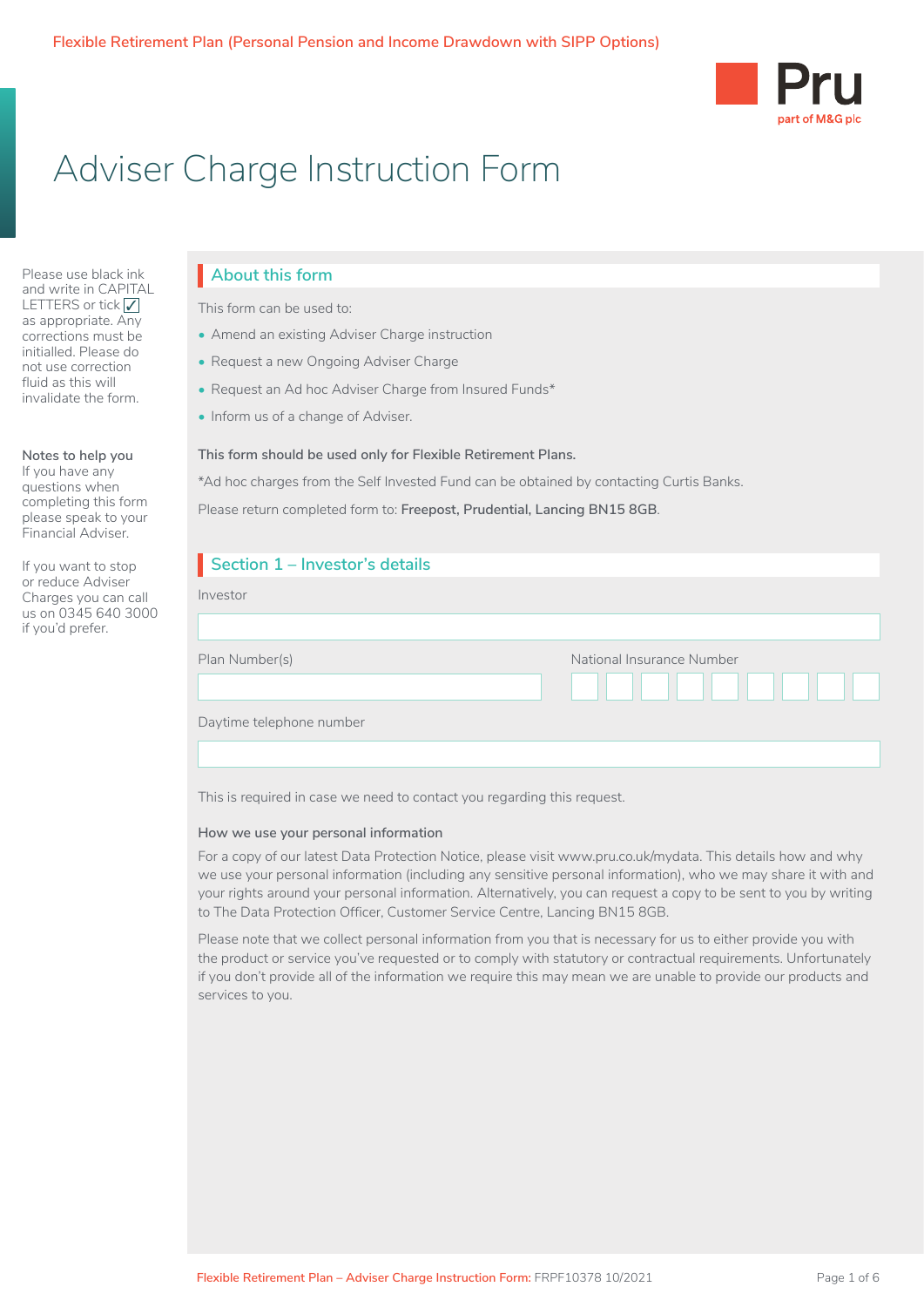## **Section 2 – Adviser Details**

| Please give us the<br>details of the adviser<br>that future Adviser                                                               | Your Adviser's name                                                                                                                                                                                            |  |  |
|-----------------------------------------------------------------------------------------------------------------------------------|----------------------------------------------------------------------------------------------------------------------------------------------------------------------------------------------------------------|--|--|
| Charges should be<br>paid to.                                                                                                     | Company name                                                                                                                                                                                                   |  |  |
| If you have changed<br>your adviser, we<br>will assume Adviser                                                                    |                                                                                                                                                                                                                |  |  |
| Charges will stop<br>unless you tell us<br>otherwise in Section 3.                                                                | <b>Company Address</b>                                                                                                                                                                                         |  |  |
| If you are changing<br>adviser you will need<br>to obtain your new<br>Adviser's Individual<br>Reference Number.<br>See section 5. |                                                                                                                                                                                                                |  |  |
|                                                                                                                                   | Postcode                                                                                                                                                                                                       |  |  |
|                                                                                                                                   | If this is your existing Adviser and if you want to make a change to Adviser Charges please go to section 4.                                                                                                   |  |  |
|                                                                                                                                   | If this is a new adviser, please complete section 3. Your new Adviser should complete section 5.                                                                                                               |  |  |
|                                                                                                                                   | If you are changing adviser and you have other Prudential plans which are to be transferred to your new<br>Adviser, please detail which plan(s) in the space below. (If all plans write "All my other plans".) |  |  |

Please complete this section if you have requested a change of adviser.

We will only pay Adviser Charges to one adviser so if you change adviser, all charges currently paid to your former adviser will stop. This applies even if your new adviser is not taking any Adviser Charges.

#### **Section 3 – Adviser instructions**

Where Adviser Charges are being paid and you have changed your Adviser, please confirm if Ongoing Adviser Charges should continue at the existing level, stop, or if existing instructions are to be amended (tick one box only).

| Continue | Stop | Amend |  |
|----------|------|-------|--|
|----------|------|-------|--|

If you want to amend Ongoing Adviser Charges, please go to section 4.2.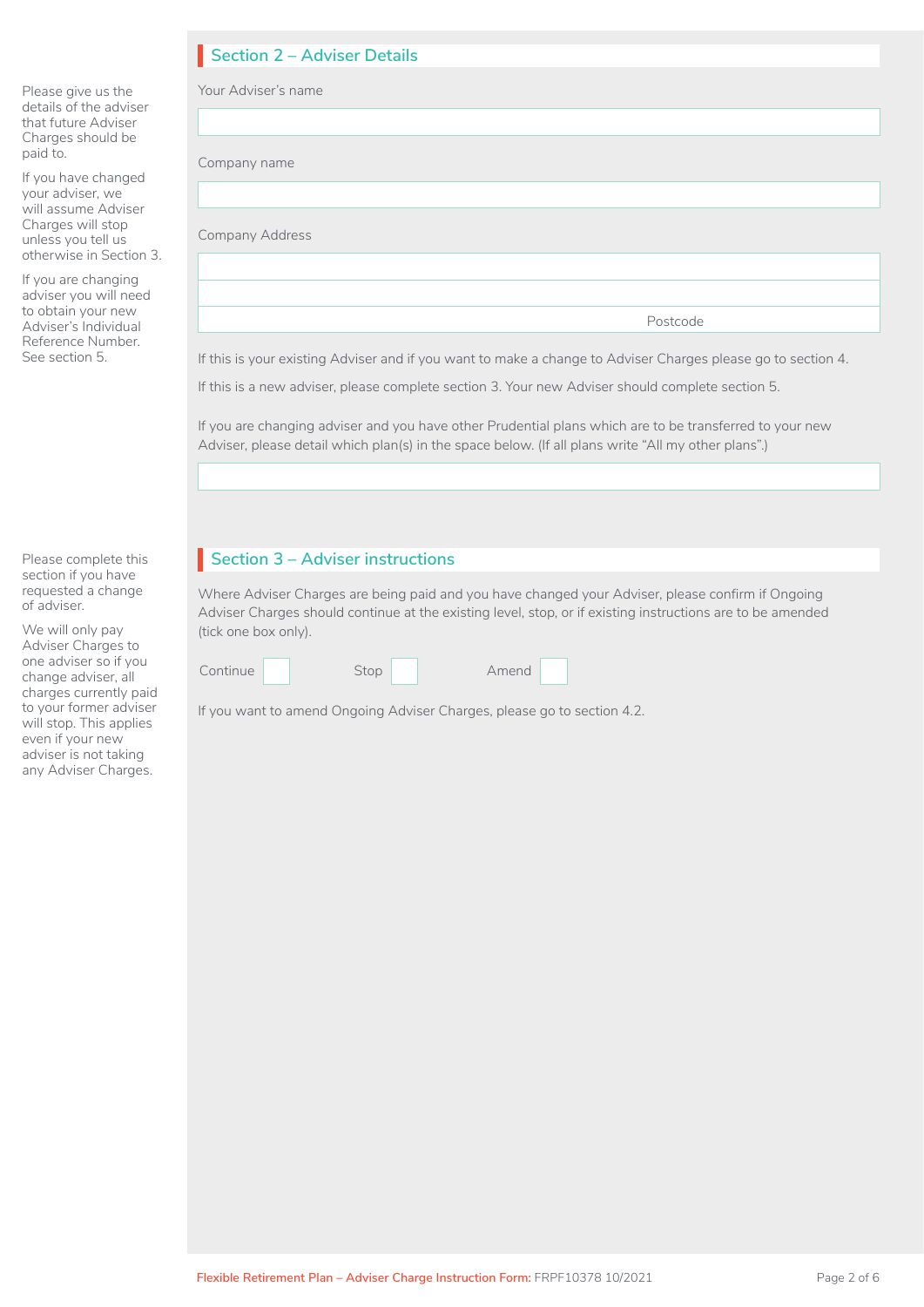| Please complete this   |
|------------------------|
| section if you wish to |
| reduce the level of    |
| Set-up Adviser         |
| Charges.               |

Set-up Adviser Charges CANNOT be added once a plan is in force, cannot be increased beyond the original level agreed at outset and cannot be paid to a new adviser.

We will apply the changes to all regular plans that already have set-up charges unless you specify which plans need to change.

If you want different Set-up Charges to apply to different plans, please provide details in the box opposite.

Please complete this section if you wish to add an Ongoing Adviser Charge or change your existing Ongoing Adviser Charge instruction.

Ongoing Adviser Charges will continue to be deducted until the plan reaches SRA/AAA, or we receive instructions to amend.

#### **Section 4 – Amendments to Adviser Charges**

#### **4.1 Set-up Adviser Charge (note that these apply to Regular Premium contracts only)**

Please tick one box below to confirm if you want to stop or amend existing instructions.

Amend

If you want to amend, please complete this section.

If an initial period has been applied:

% of each regular contribution for remainder of any initial period

and/or

Stop

% of each regular contribution for the balance of the term to SRA

If no initial period applied:

% of each regular contribution to SRA

If you have more than one Regular Premium plan, and you want different charges to apply to each plan, please give details in the space below:

The change will take place on the next scheduled payment date following the "effective change date". The "effective change date" will be the 10th working day following the date we receive this instruction.

#### **4.2 Ongoing Adviser Charge**

Please tick one box below to confirm if you want to stop or amend existing instructions.

Stop

Amend

Ongoing Adviser Charges can be deducted from the plan either as a percentage of the Insured Funds value or a fixed monetary amount. Please enter the yearly percentage or amount and the frequency of deductions below. Select **ONE** option only.

% of the Insured Funds value each year % p.a.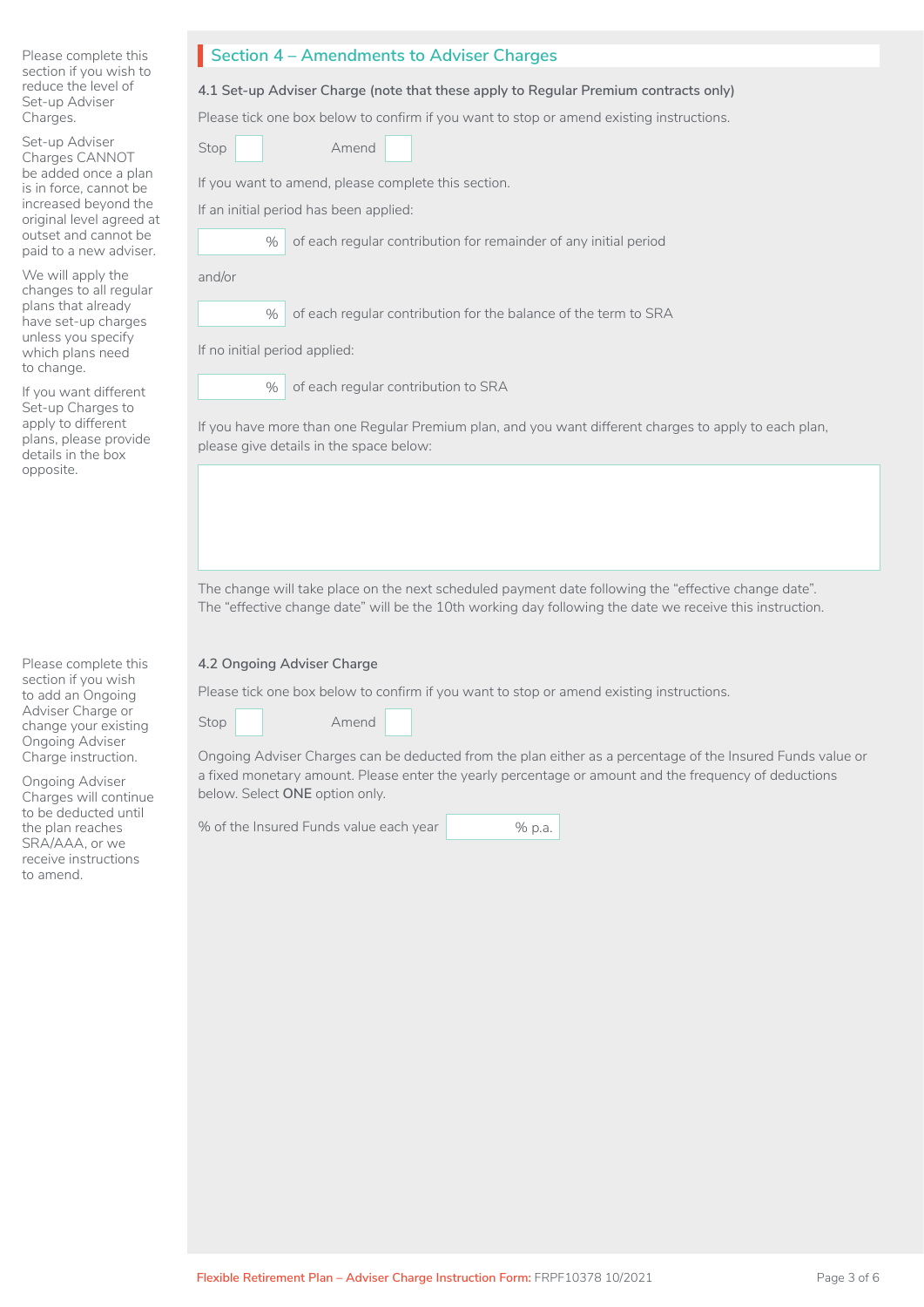| Section 4 - Amendments to Adviser Charges - continued                                                                                                                                                                                                                                                                      |  |
|----------------------------------------------------------------------------------------------------------------------------------------------------------------------------------------------------------------------------------------------------------------------------------------------------------------------------|--|
| If you have more than one plan and you want different percentages to apply to different plans, please give full<br>details in the space below:                                                                                                                                                                             |  |
|                                                                                                                                                                                                                                                                                                                            |  |
|                                                                                                                                                                                                                                                                                                                            |  |
|                                                                                                                                                                                                                                                                                                                            |  |
|                                                                                                                                                                                                                                                                                                                            |  |
| <b>OR</b>                                                                                                                                                                                                                                                                                                                  |  |
| Specified yearly monetary amount E                                                                                                                                                                                                                                                                                         |  |
| If you have more than one plan, we will assume the monetary amount has to be applied proportionately across<br>all Adviser Charging based plans. If this is not the case, please specify how much has to be applied to each plan<br>in the space below:                                                                    |  |
|                                                                                                                                                                                                                                                                                                                            |  |
|                                                                                                                                                                                                                                                                                                                            |  |
|                                                                                                                                                                                                                                                                                                                            |  |
|                                                                                                                                                                                                                                                                                                                            |  |
| Frequency of Ongoing Adviser Charges (please tick ONE box)                                                                                                                                                                                                                                                                 |  |
| Monthly<br>Yearly                                                                                                                                                                                                                                                                                                          |  |
| Ongoing Adviser Charges will be calculated and deducted proportionately across all insured funds including<br>PruFund Protected and the With-Profits Fund.                                                                                                                                                                 |  |
| If you take an Ongoing Adviser Charge from the PruFund Protected Fund it will reduce the Guaranteed<br>Minimum Fund.                                                                                                                                                                                                       |  |
| You can choose to exclude PruFund Protected Funds from the deduction of these charges, if you are also<br>invested in at least one other insured fund (excluding Self-Invested Fund).                                                                                                                                      |  |
| Please tick this box if you do not want Ongoing Adviser Charges to be deducted from your PruFund<br><b>Protected Fund</b>                                                                                                                                                                                                  |  |
| For plans which started on or after 11 November 2013. (Please read your Technical Guide for terms<br>applicable to you.)                                                                                                                                                                                                   |  |
| If you take an Ongoing Adviser Charge from the With-Profits Fund, a Market Value Reduction may be applied<br>to your fund.                                                                                                                                                                                                 |  |
| You can choose to exclude the With-Profits Fund from the deduction of these charges, if you are also invested<br>in at least one other insured fund (excluding Self-Invested Fund).                                                                                                                                        |  |
| Please tick this box if you wish to exclude the With-Profits Fund from the deduction of Ongoing<br>Adviser Charges                                                                                                                                                                                                         |  |
| The change will take place on the next scheduled payment date following the "effective change date". The<br>"effective change date" will be the 10th working day following the date we receive this instruction. We will use<br>the value of your funds on the "effective change date" to proportion any monetary charges. |  |
|                                                                                                                                                                                                                                                                                                                            |  |
|                                                                                                                                                                                                                                                                                                                            |  |
|                                                                                                                                                                                                                                                                                                                            |  |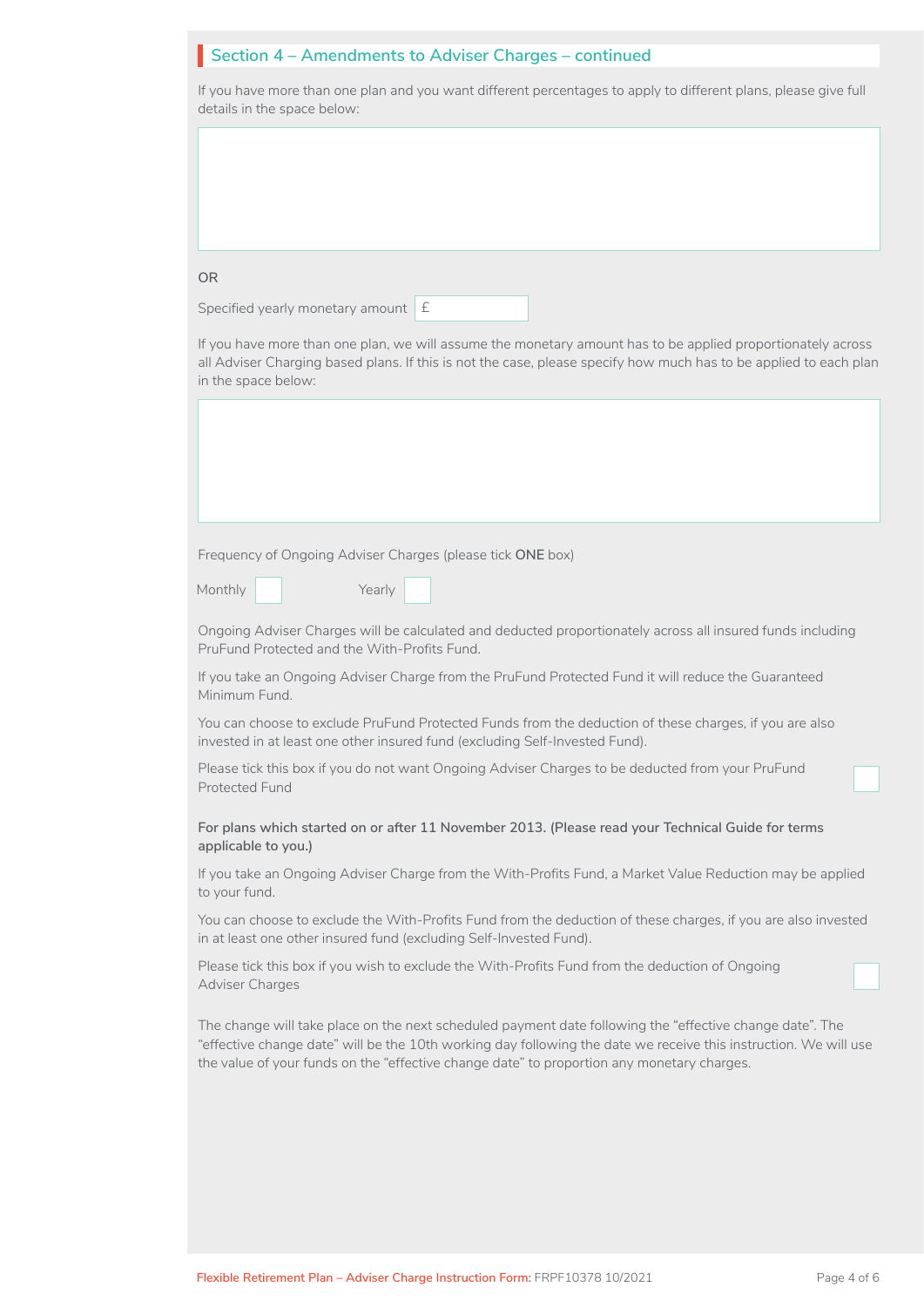#### **Section 4 – Amendments to Adviser Charges – continued**

**4.3 Ad hoc Adviser Charge**

Please complete this section if you wish to request an Ad hoc Adviser Charge

An Ad hoc Adviser Charge can be deducted from the plan either as a percentage of the Insured Funds value or a fixed monetary amount. Please enter the percentage or amount of deduction below. Select **ONE** option only.

| % of the Insured Funds value | $\%$ |  |
|------------------------------|------|--|
|------------------------------|------|--|

If you have more than one plan and you want different percentages to apply to different plans, please give full details in the space below:

**OR**

Specified monetary amount **E** 

| ۰ |  |  |
|---|--|--|
|   |  |  |
|   |  |  |
|   |  |  |
|   |  |  |

If you have more than one plan, we will assume the monetary amount has to be applied proportionately across all Adviser Charging based plans. If this is not the case, please specify how much has to be applied to each plan in the space below:

Ad Hoc Adviser Charges will be calculated and deducted proportionately across all insured funds including PruFund Protected and the With-Profits Fund.

If you take an Ad Hoc Adviser Charge from the PruFund Protected Fund it will reduce the Guaranteed Minimum Fund.

You can choose to exclude PruFund Protected Funds from the deduction of these charges, if you are also invested in at least one other insured fund (excluding Self-Invested Fund).

Please tick this box if you do not want Ad Hoc Adviser Charges to be deducted from your PruFund Protected Fund

**For plans which started on or after 11 November 2013. (Please read your Technical Guide for terms applicable to you.)**

If you take an Ad Hoc Adviser Charge from the With-Profits Fund, a Market Value Reduction may be applied to your fund.

You can choose to exclude the With-Profits Fund from the deduction of these charges, if you are also invested in at least one other insured fund (excluding Self-Invested Fund).

Please tick this box if you wish to exclude the With-Profits Fund from the deduction of Ad Hoc Adviser Charges

Ad hoc Adviser Charges are calculated and deducted based on your fund value on the date of receipt of your instructions.